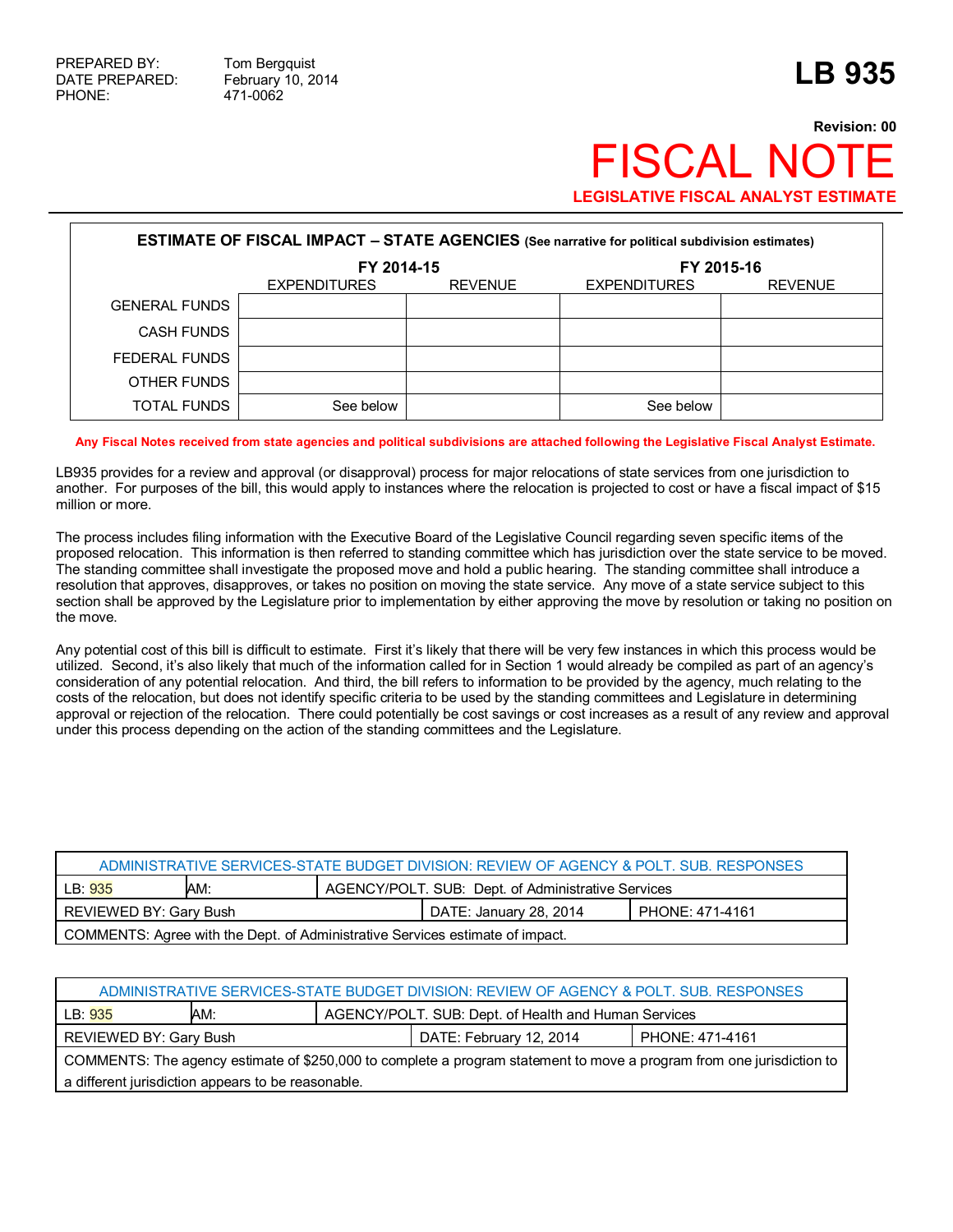| 935<br>LB <sup>(1)</sup>                        |                                                                   |                                                   |                     | <b>FISCAL</b><br><b>NOTE</b> |  |  |  |
|-------------------------------------------------|-------------------------------------------------------------------|---------------------------------------------------|---------------------|------------------------------|--|--|--|
| State Agency OR Political Subdivision Name: (2) |                                                                   | Administrative Services / State Building Division |                     |                              |  |  |  |
| Prepared by: (3)                                | Jeff Jensen / Dennis<br>Summers                                   | Date Prepared: (4) 01/20/2014                     | Phone: $(5)$        | 402-471-0422<br>402-471-8351 |  |  |  |
|                                                 | <b>ESTIMATE PROVIDED BY STATE AGENCY OR POLITICAL SUBDIVISION</b> |                                                   |                     |                              |  |  |  |
| FY 2014-15                                      |                                                                   | FY 2015-16                                        |                     |                              |  |  |  |
|                                                 | <b>EXPENDITURES</b>                                               | <b>REVENUE</b>                                    | <b>EXPENDITURES</b> | <b>REVENUE</b>               |  |  |  |
| <b>GENERAL FUNDS</b>                            | 0                                                                 | 0                                                 | 0                   | 0                            |  |  |  |
| <b>CASH FUNDS</b>                               | 0                                                                 | 0                                                 | 0                   | 0                            |  |  |  |
| <b>FEDERAL FUNDS</b>                            | 0                                                                 | 0                                                 | 0                   | 0                            |  |  |  |
| <b>OTHER FUNDS</b>                              | 0                                                                 | 0                                                 | 0                   | ი                            |  |  |  |
| <b>TOTAL FUNDS</b>                              |                                                                   |                                                   |                     |                              |  |  |  |

**Explanation of Estimate:**

LB935 requires any state agency that seeks to move a state service from one jurisdiction to another, that is projected to cost or have a fiscal impact of \$15 million or more, to submit to the Executive Board of the Legislative Counsel a proposal, justification, review of long-term cost, if any, measurable goals for improvement the quality of the service, an assessment of the feasibility of alternatives within the state agency, any known or foreseeable legal, environmental or other issues related to the proposed move, and a description of economic development efforts that will be undertaken to use any facility abandoned by the move or to create new economic activity for the jurisdiction from which the service is moved.

The bill has no fiscal impact on Administrative Services.

|                           |           |                            | <b>BREAKDOWN BY MAJOR OBJECTS OF EXPENDITURE</b> |                     |
|---------------------------|-----------|----------------------------|--------------------------------------------------|---------------------|
| <b>Personal Services:</b> |           |                            |                                                  |                     |
|                           |           | <b>NUMBER OF POSITIONS</b> | $2014 - 15$                                      | $2015 - 16$         |
| <b>POSITION TITLE</b>     | $14 - 15$ | $15 - 16$                  | <b>EXPENDITURES</b>                              | <b>EXPENDITURES</b> |
|                           |           |                            |                                                  |                     |
|                           |           |                            |                                                  |                     |
|                           |           |                            |                                                  |                     |
|                           |           |                            |                                                  |                     |
|                           |           |                            |                                                  |                     |
|                           |           |                            |                                                  |                     |
|                           |           |                            |                                                  |                     |
|                           |           |                            |                                                  |                     |